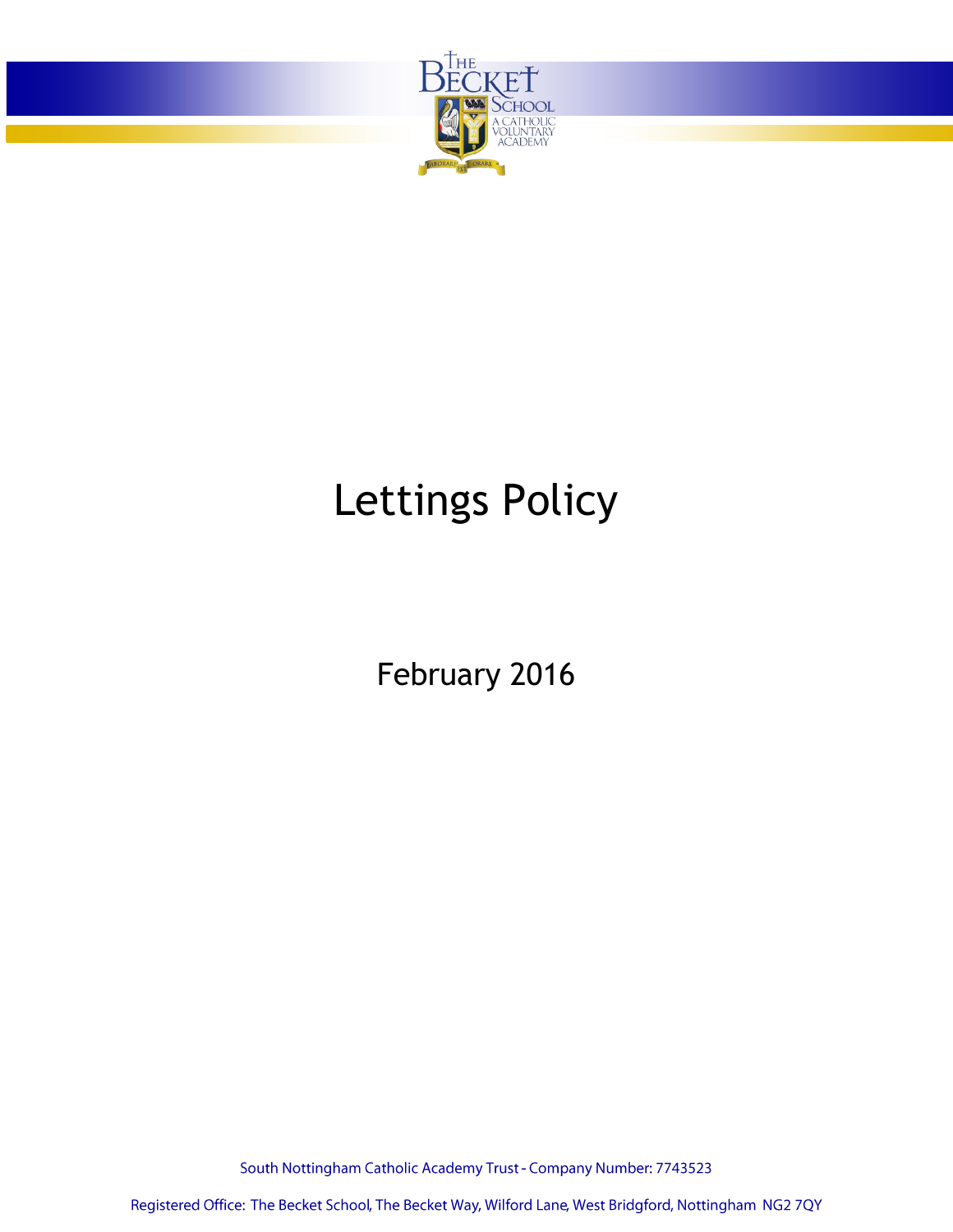#### **Contents**

- 1. Introduction
- 2. Charges
- 3. VAT
- 4. Management of Lettings
- 5. The Administration Process
- 6. Public Liability Insurance
- 7. Review of Policy

#### **Mission Statement**

*The Becket is a Catholic school. Our mission is to work in partnership with parents and carers to provide an outstanding Catholic education for all our young people. This means: • Inspiring and motivating young people to achieve their full potential academically, spiritually, socially and in a full range of extra-curricular activities*

*• Helping young people to grow in the love and knowledge of Jesus Christ*

*• Developing in young people a deep knowledge and understanding of the Catholic faith*

*• Practising Gospel values, such as forgiveness and helping those in need, within our school community and in society as a whole.*

*Matthew 7:7 Ask and it will be given to you; seek and you will find; knock and the door will be opened to you.*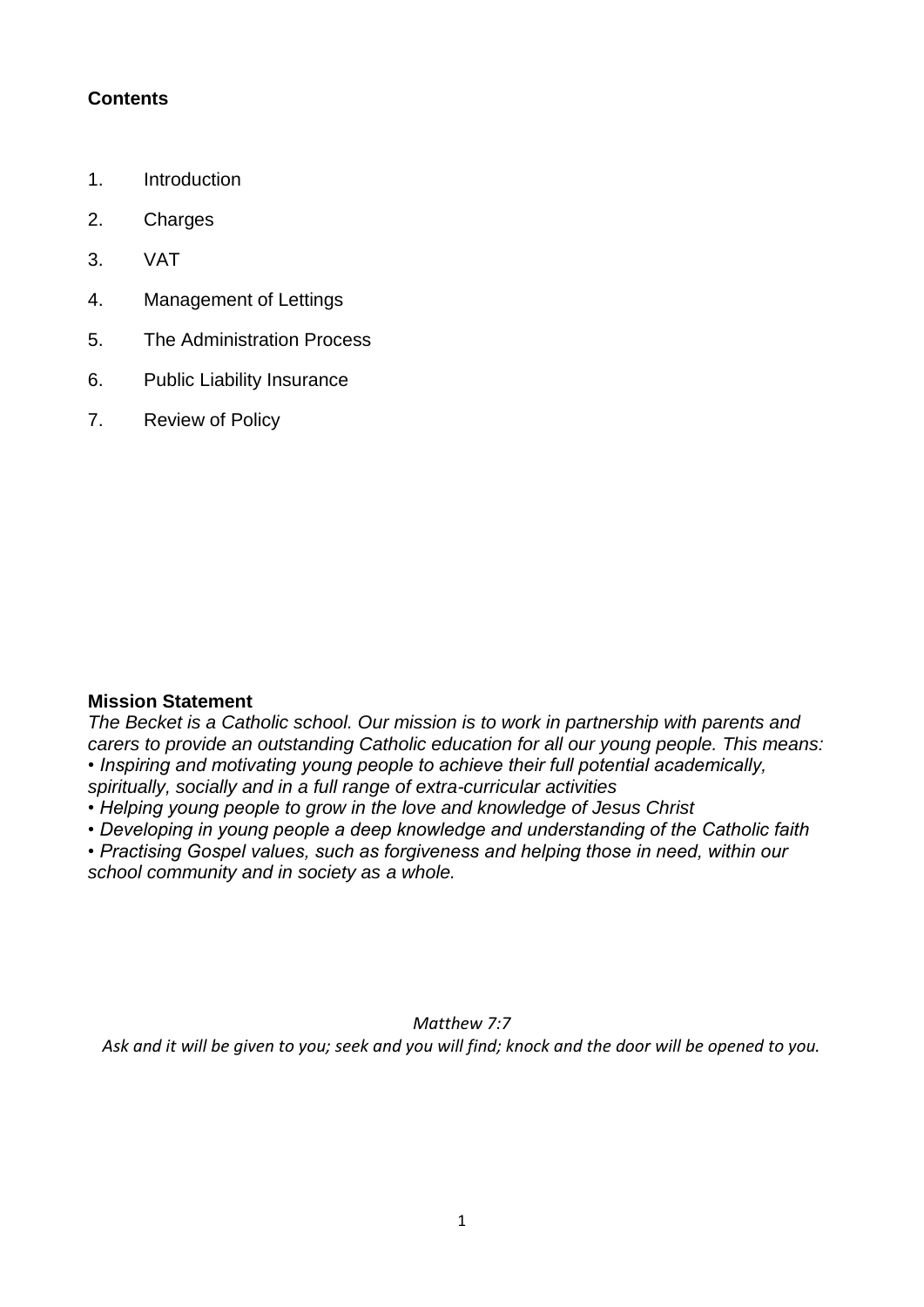# **1. Introduction**

1.1 The Local Governing Body regards the school buildings and grounds as a community asset and will make every reasonable effort to enable them to be used as much as possible. However, the overriding aim of the Local Governing Body is to support the school in providing the best possible education for its students, and any lettings of the premises to outside organisations will be considered with this in mind.

1.2 The school's delegated budget (which is provided for the education of its students) will not be used to subsidise any lettings by community or commercial organisations. A charge will be levied to meet the additional costs incurred by the school in respect of any lettings of the premises. As a minimum, the actual cost to the school of any use of the premises by an outside organisation must be re-imbursed to the school's budget.

1.3 A letting may be defined as "any use of the school premises (buildings and grounds) by either a community group (such as a local music group or football team), or a commercial organisation (such as the local branch of 'Weight Watchers')". A letting must not interfere with the primary activity of the school, which is to provide outstanding Catholic education for all its students

1.4 Use of the premises for activities such as staff meetings, parents' meetings, Governing Body meetings and extra-curricular activities of students supervised by school staff, fall within the corporate life of the school. Costs arising from these uses are therefore a legitimate charge against the school's delegated budget.

# **2. Charges**

2.1 The Local Governing Body is responsible for setting charges for the letting of the school premises. A charge may be levied in order to cover the following:

- Cost of services (heating and lighting);
- Cost of staffing (additional security, caretaking and cleaning) including "on-costs";
- Cost of administration;
- Cost of "wear and tear";
- Cost of use of school equipment (if applicable);
- Profit element (if appropriate).

2.2 The specific charge levied for each letting will be reviewed no less than annually by the Local Governing Body (or as delegated for Committee determination). This review will take place during the Pentecost term as part of the budget setting process, for implementation with effect from 1st September of that year. Current charges will be provided in advance of any letting being agreed. A Charging Tariff will be established to ensure that access is affordable for particular individuals and groups.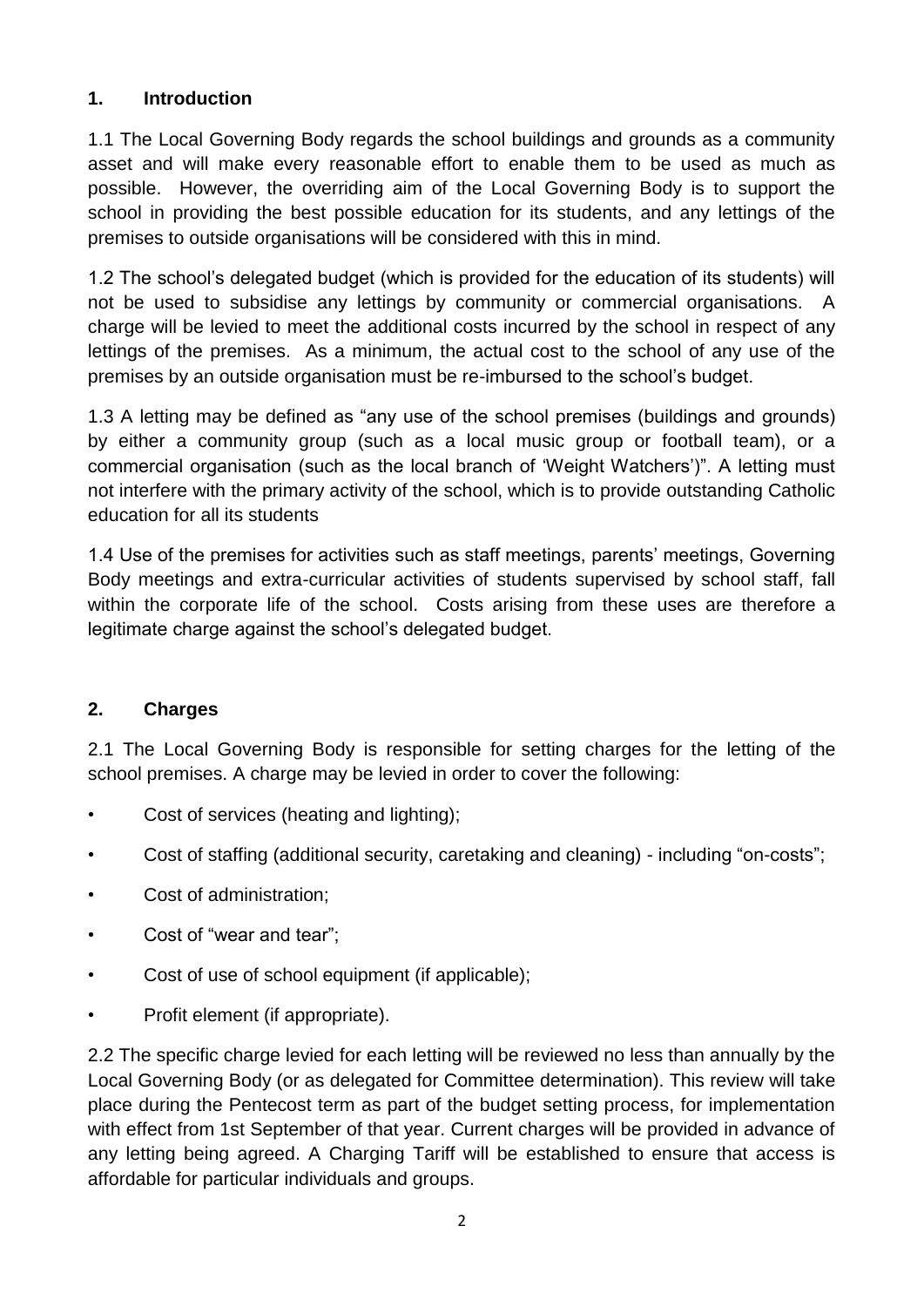# **3. VAT**

3.1 In general, the letting of rooms for non-sporting activities is exempt of VAT, whereas sports lettings are subject to VAT (although there are exemptions to this under certain circumstances). For specific lettings, clarification will be sought from the Finance and Resources Leader.

### **4. Management of Lettings**

4.1 The Business Leader is responsible for the management of lettings, in accordance with the Local Governing Body's policy. The Business Leader may delegate all or part of this responsibility to other members of staff (e.g. person with responsibility for premises and estates), whilst still retaining overall responsibility for the lettings process.

4.2 If the Business Leader has any concern about whether a particular request for a letting is appropriate or not, s/he will consult with the Headteacher or the Chair of the Local Governing Body or the Chair of a Governing Body Committee which has been given delegated authority to determine the issue on behalf of the Governing Body.

4.3 Where possible and within reason, the School will give priority to bookings from organisations associated with the School such as Alumni groups and organisations linked to either feeder primary schools or Catholic parishes within the catchment area. This clause will not affect bookings which have already been agreed by any organisation.

4.4. Lettings will not be given to organisations or for purposes which are in conflict either with the Catholic ethos of the School or with any School policy.

# **5. The Administration Process**

5.1 Organisations seeking to hire the school premises should approach the school via the school website or via the Business Leader (or other designated member of staff e.g. person with responsibility for premises and estates) who will identify their requirements and clarify the facilities available. A Booking Request Form should be completed at this stage. The Local Governing Body has the right to refuse an application, and interested parties should be advised that no letting should be regarded as "booked" until approval has been given in writing. No public announcement of any activity or function taking place should be made by the organisation concerned until the booking has been formally confirmed.

5.2 Once a letting has been approved by (or on behalf of) the Local Governing Body, confirmation in writing will be sent to the hirer, setting out full details of the letting and enclosing a copy of the terms and conditions and the hire agreement. The letting should not take place until the signed agreement has been returned to the school. The person applying to hire the premises will be invoiced for the cost of the letting as appropriate in